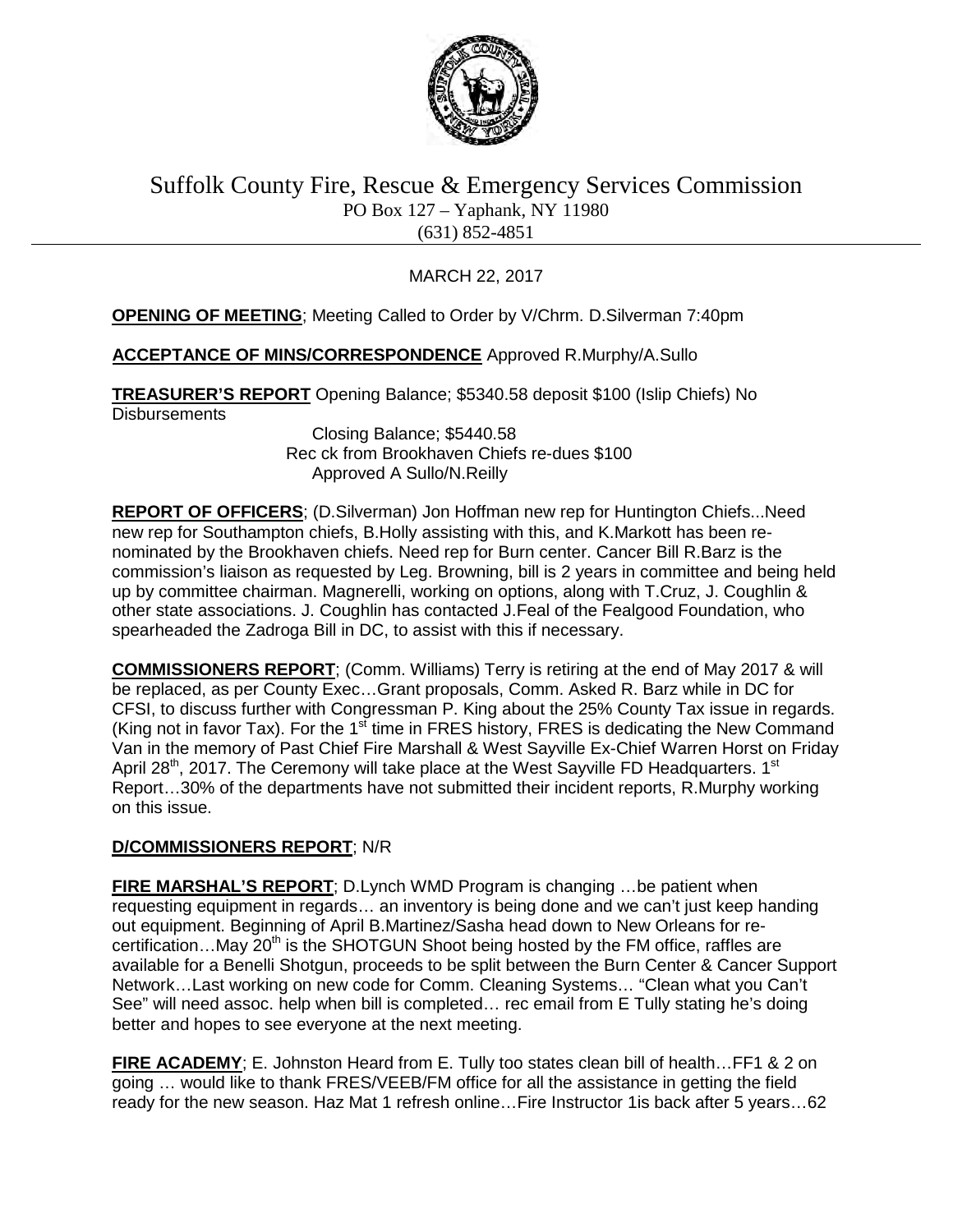hr. class being condensed down to 40 hrs. for now… 20 students Max… Principle of Instruction is a prerequisite April  $24<sup>th</sup>$  is the cutoff for registration.

### **SCPD** N/R

**SCDHS-EMERGENCY MEDICAL SERVICES**; M. Masterson Classes BLS North Amityville 4/23 & Shirley 4/24…ACLS given every other month…poor turn out is needed for paramedics costly to do on your own…12 LEAD program…26 agencies online, 12 ready to go online, 6 in the hopper... Active shooters component added to Fire Officers 1 class... positive feedback on this.

**VEEB**; R. Barz request for quarterly meeting 6:30pm prior to next meeting in April.

#### *REPORT OF COMMITTEES:* **BUDGET:** N/R

**ARSON** TF: N/R

**COMBINED RADIO**: N Reilly 9 members attended meeting (more than usual) Discussion on T-Band issue by Chief Miniutti… Motion to send letter on loosing T-Band N.Reilly/A.Sullo approved…New dispatcher will be hired May 2017…misinformation on talk group… PD control group

#### **BUILDING & GROUNDS**: N/R

**LEGISLATION & STANDARD**: R Barz 2 biggest issues EMS billing fire dept. & Cancer Presumptive bill

### **CODES & PREVENTION**: N/R

**EMS & REMSCO:** B. Prosek. March meeting canceled. Next meeting May 9<sup>th</sup>

**BURN CENTER:** D Lynch Bylaw issue has come up again regarding attendance... very few people are showing up... meeting is every  $3<sup>rd</sup>$  Monday of the month at Stony Brook Hosp... concern is that this small group will be able to change the bylaws and take over the center from the Volunteer organizations…Applebees Patchogue Fundraiser Pancake Breakfast Sunday June  $4<sup>th</sup>$  8am... need a new rep for the burn center from FRES.

**RECRUITMENT & RETENTION:** R. Murphy Feb 15<sup>th</sup> was last meeting...New members added to the committee

### **OLD BUSINESS** None

**NEW BUSINESS**: D.Silverman 2 plaques to be presented (recipients not present) will attempt at next meeting…A few years ago it was approved by the Commission to have a plaque made with all the names of the past chairman… completed product is here and it was requested by the Commission to have Commissioner Williams find a suitable place to display …which he agreed.

### **PUBLIC COMMENT** None